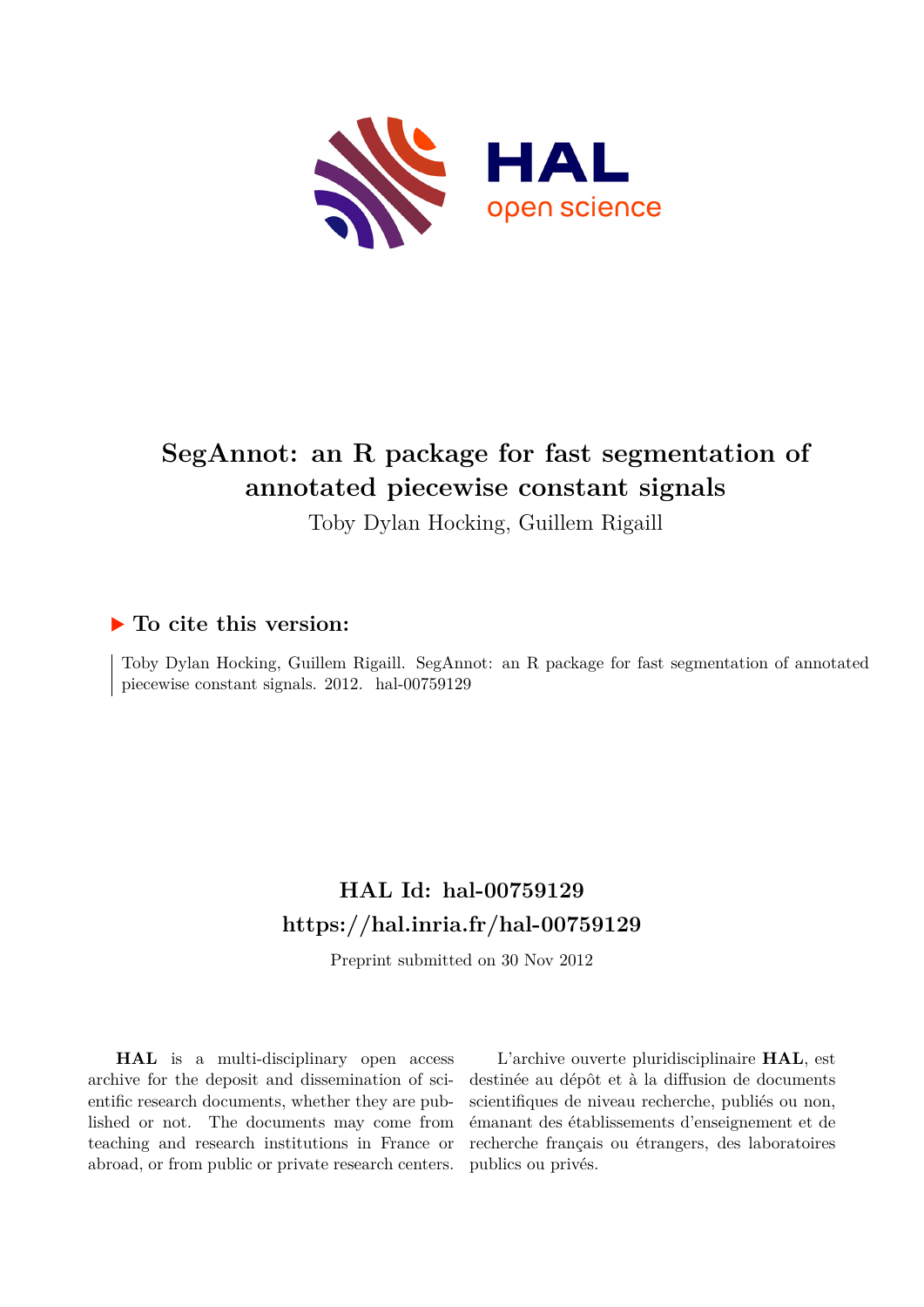# SegAnnot: an R package for fast segmentation of annotated piecewise constant signals

Toby Dylan Hocking Guillem Rigaill

November 30, 2012

#### Abstract

We describe and propose an implementation of a dynamic programming algorithm for the segmentation of annotated piecewise constant signals. The algorithm is exact in the sense that it recovers the best possible segmentation w.r.t. the quadratic loss that agrees with the annotations.

## **Contents**

|                 | 1 Introduction: annotations motivate dedicated segmentation algorithms<br>$\boldsymbol{2}$                                                             |                                  |  |  |
|-----------------|--------------------------------------------------------------------------------------------------------------------------------------------------------|----------------------------------|--|--|
| $\bf{2}$        | Motivating examples                                                                                                                                    |                                  |  |  |
| 3               | Segmentation via annotation-aware optimization<br>Definition of a segmentation $\ldots \ldots \ldots \ldots \ldots \ldots \ldots \ldots \ldots$<br>3.1 | $\overline{5}$<br>$\overline{5}$ |  |  |
|                 | 3.2                                                                                                                                                    | $\overline{5}$                   |  |  |
|                 | Definition of a consistent segmentation $\dots \dots \dots \dots \dots \dots \dots$<br>3.3                                                             | $\boldsymbol{6}$                 |  |  |
|                 | The annotation-aware segmentation problem $\dots \dots \dots \dots \dots \dots$<br>3.4                                                                 | 6                                |  |  |
| 4               | Only 0 and 1 annotations                                                                                                                               |                                  |  |  |
|                 | Number of changes and number of possible segmentations<br>4.1                                                                                          | 8                                |  |  |
|                 | 4.2                                                                                                                                                    | 8                                |  |  |
| $5\overline{)}$ | Only 0, 1 and $b$ annotations<br>9                                                                                                                     |                                  |  |  |
| 6               | Results                                                                                                                                                | 10                               |  |  |
|                 | 6.1                                                                                                                                                    | 10                               |  |  |
|                 | $6.2\,$                                                                                                                                                | 11                               |  |  |
|                 | 7 0, 0+, 1 and 1+ annotations                                                                                                                          |                                  |  |  |
| 8               | Conclusions and future work<br>13                                                                                                                      |                                  |  |  |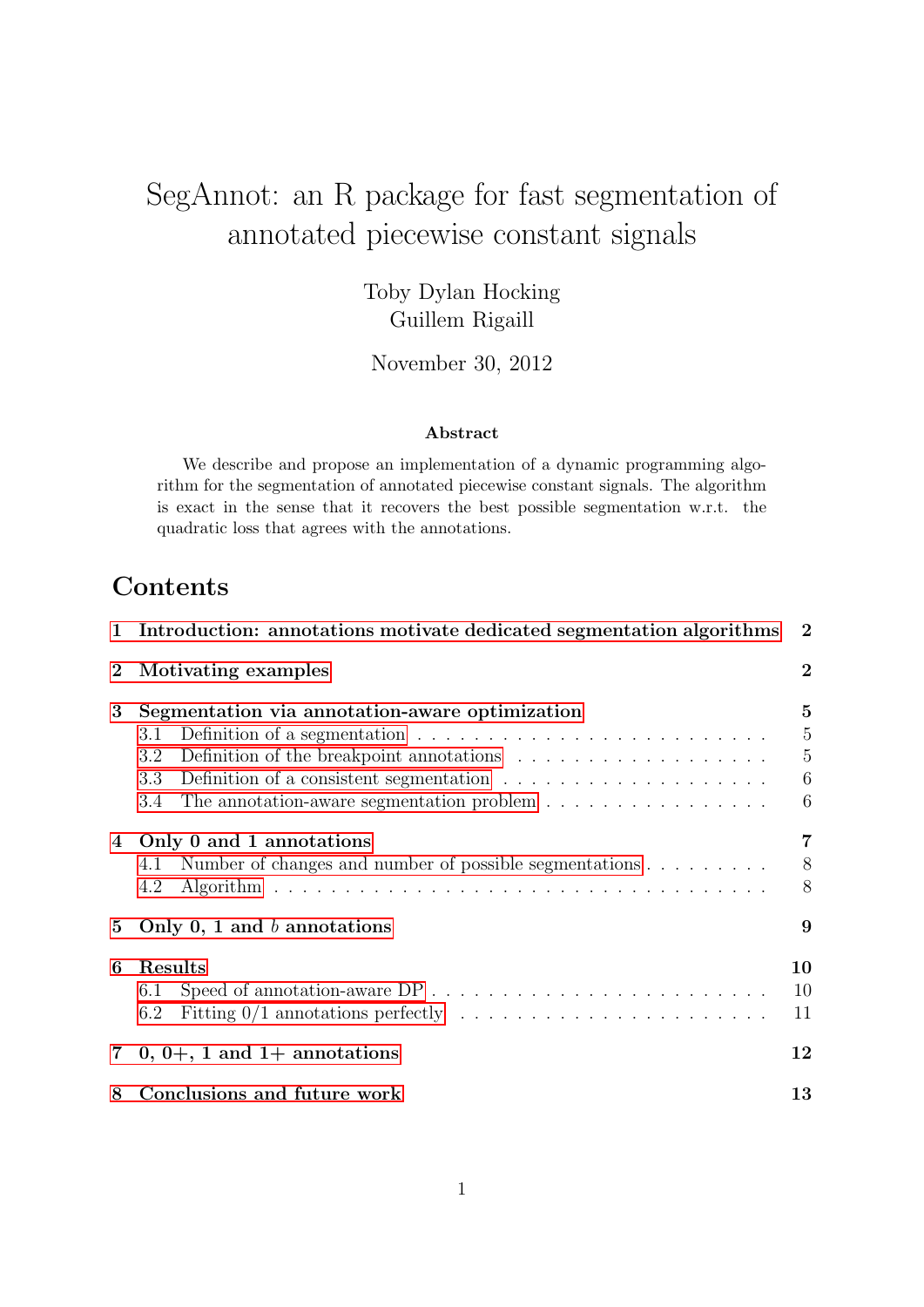## <span id="page-2-0"></span>1 Introduction: annotations motivate dedicated segmentation algorithms

In bioinformatics, there are many noisy assays that attempt to measure chromosomal copy number of a sample of cells. For example, one can recover a piecewise constant signal of copy number from array CGH or SNP microarrays.

Many algorithms have been proposed to analyze these data, and in practice an expert biologist will examine scatterplots to judge if the model segmentation is a good fit to the data. [Hocking et al. \[2012\]](#page-13-1) make this visual criterion for model selection concrete by defining annotated regions that can quantify the accuracy of a segmentation. That study showed that the maximum likelihood segmentation given by the pruned dynamic programming (DP) algorithm of [Rigaill \[2010\]](#page-13-2) or PELT [\[Killick et al., 2011\]](#page-13-3) resulted in the best breakpoint learning (see extended results of [Hocking et al. \[2012\]](#page-13-1)). However, there are two drawbacks to that approach:

- (Speed) The pruned DP or PELT algorithms were not the fastest examined in that comparison.
- (Fitting) We may have more than one breakpoint annotation per chromosome. In that case, there may be no maximum likelihood segmentation that agrees with all the annotations.

Furthermore, no optimization algorithms have been specifically designed to exploit the breakpoint annotations. The goal of this work is to characterize a new optimization problem and segmentation algorithm, SegAnnot. It exploits the structure of the annotated region data to increase both Speed and Fitting.

## <span id="page-2-1"></span>2 Motivating examples

We begin by showing two annotated copy number profiles from low and high density microarrays of neuroblastoma tumors. In both cases, there is no maximum likelihood segmentation that agrees with the breakpoint annotations.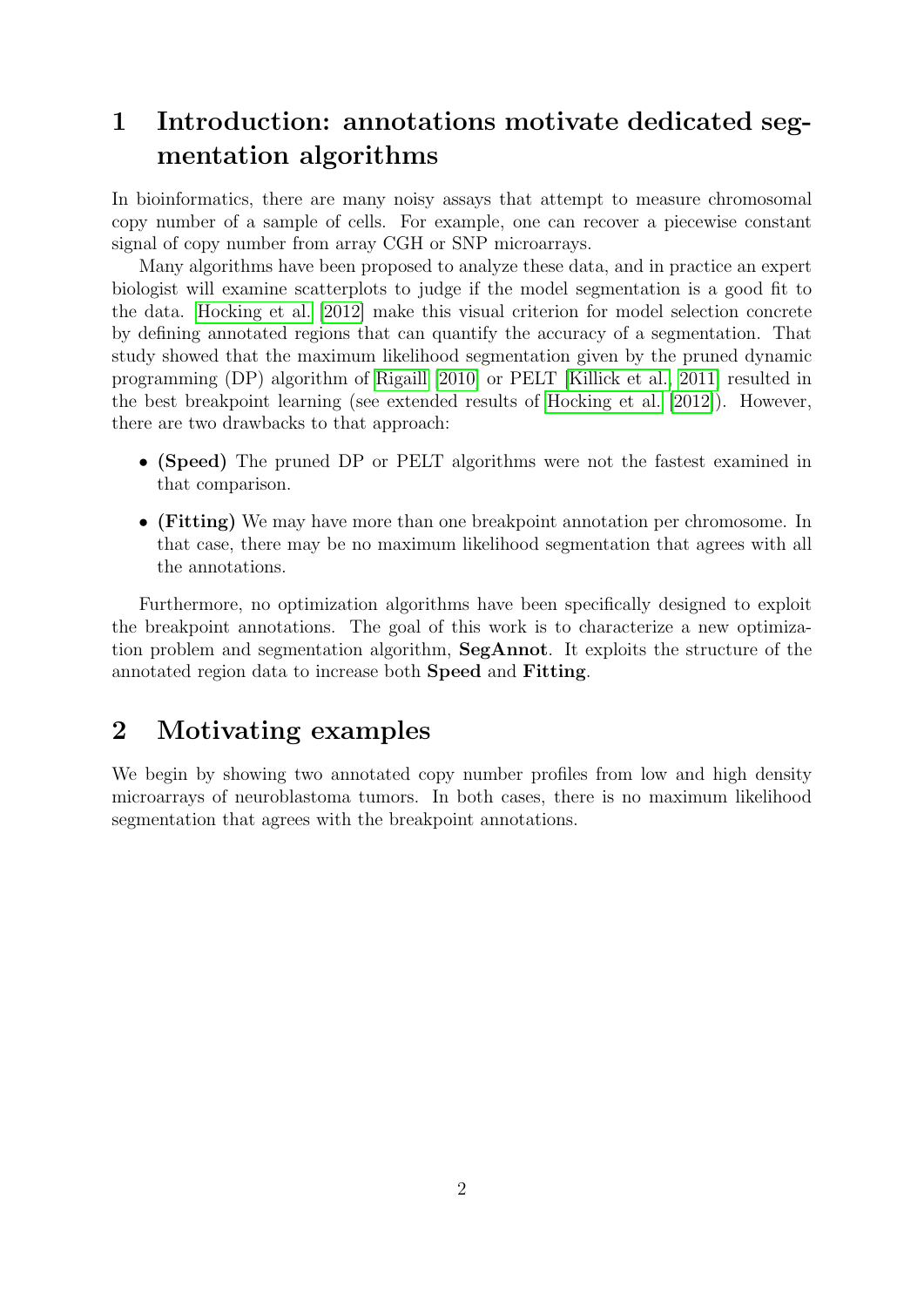Let us first give a few notations. We analyze a chromosome with D base pairs  $\mathcal{X} =$  $\{1, \ldots, D\}$ , so the set of all possible breakpoints is  $\mathbb{B} = \{1, \ldots, D-1\}$ . The microarray gives us a vector of logratio observations  $y \in \mathbb{R}^d$  at positions  $p \in \mathcal{X}^d$ , sorted in increasing order  $p_1 < \cdots < p_d$ . We define the estimated signal with k segments as

$$
\hat{y}^{k} = \underset{x \in \mathbb{R}^{d}}{\arg \min} \qquad ||y - x||_{2}^{2}
$$
\n
$$
\text{subject to} \quad k - 1 = \sum_{j=1}^{d-1} 1_{x_{j} \neq x_{j+1}}.
$$
\n(1)

Note that we can quickly calculate  $\hat{y}^k$  for  $k \in \{1, \ldots, k_{\text{max}}\}$  using pruned DP [\[Rigaill,](#page-13-2) [2010\]](#page-13-2). In the figure below, we plot the noisy observations  $y$  for one chromosome on a low-density array as  $d = 123$  black points.



In the figure above, the estimated signals  $\hat{y}^k$  are drawn as green lines for  $k = 1$  to 5 segments. The cghseg model tells us the points after which a break occurs, not the precise bases. So we define the estimated breakpoint locations shown as vertical green dashed lines using the mean

$$
\phi(\hat{y}^k, p) = \left\{ \lfloor (p_j + p_{j+1})/2 \rfloor \text{ for all } j \in \{1, \dots, d-1\} \text{ such that } \hat{y}_j^k \neq \hat{y}_{j+1}^k \right\}. \tag{2}
$$

Note that this is a function  $\phi : \mathbb{R}^d \times \mathcal{X}^d \to 2^{\mathbb{B}}$  that gives the positions after which there is a break in the estimated signal  $\hat{y}^k$ . Clearly, none of the models  $\hat{y}^1, \ldots, \hat{y}^5$  agree with all 3 of the breakpoint annotations.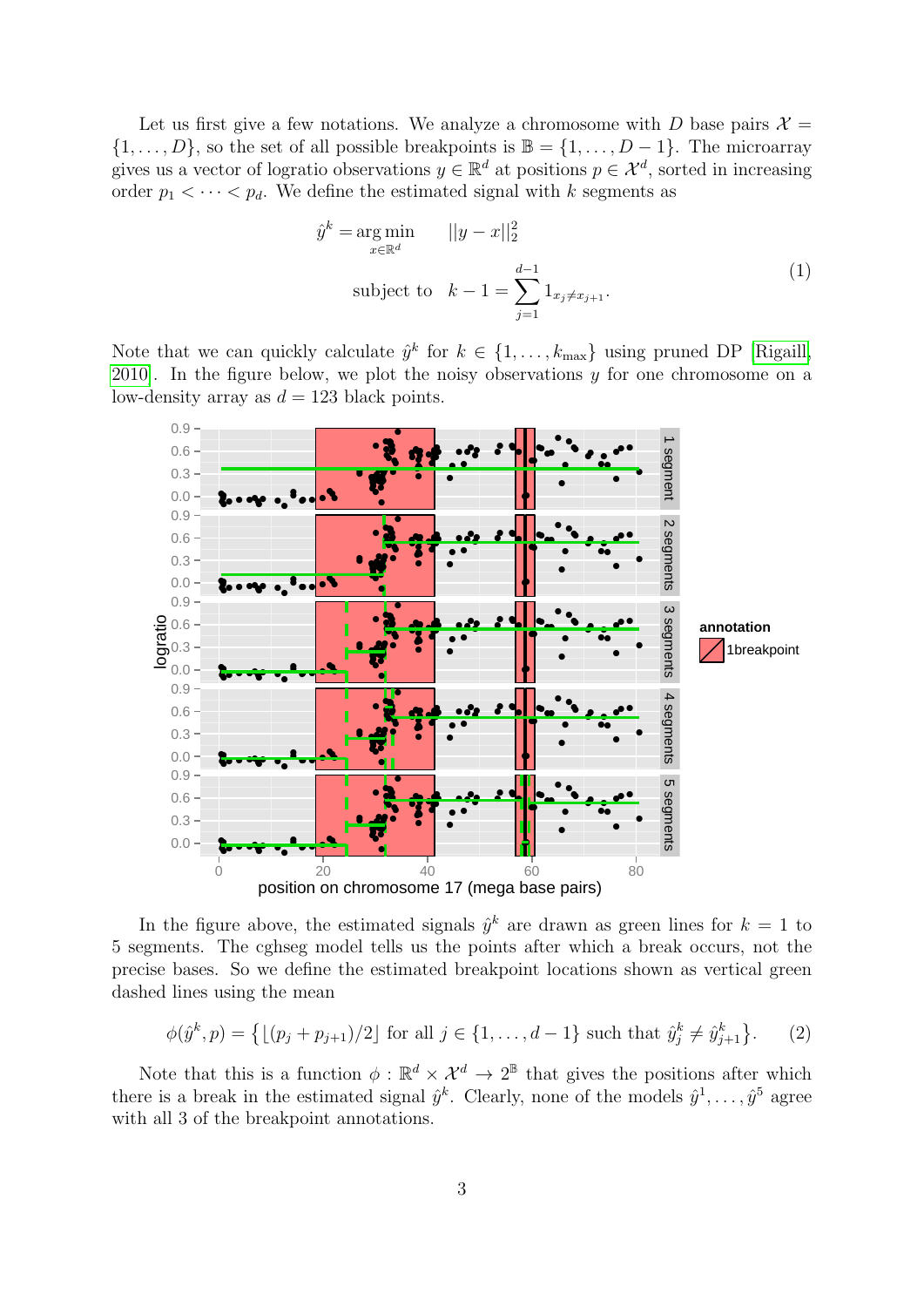The second example we show is a high-density array with 153,663 probes on chromosome 2. We zoom into 4 windows of interest in the plot below, showing only 3,068 of the probes.



Models with  $k \in \{4, 6, 8, ..., 12\}$  segments are not shown since each is identical to one of the shown models on these four windows. Clearly, no model agrees with all of the breakpoint annotations. Indeed, it is only for  $k = 13$  segments that all breakpoint regions (red) are correctly identified, but a breakpoint is identified in a flat region (yellow) as soon as  $k \geq 5$ . To show detail of windows 3 and 4, we zoom in the plot below to clearly show their small  $\approx$  10kb losses.

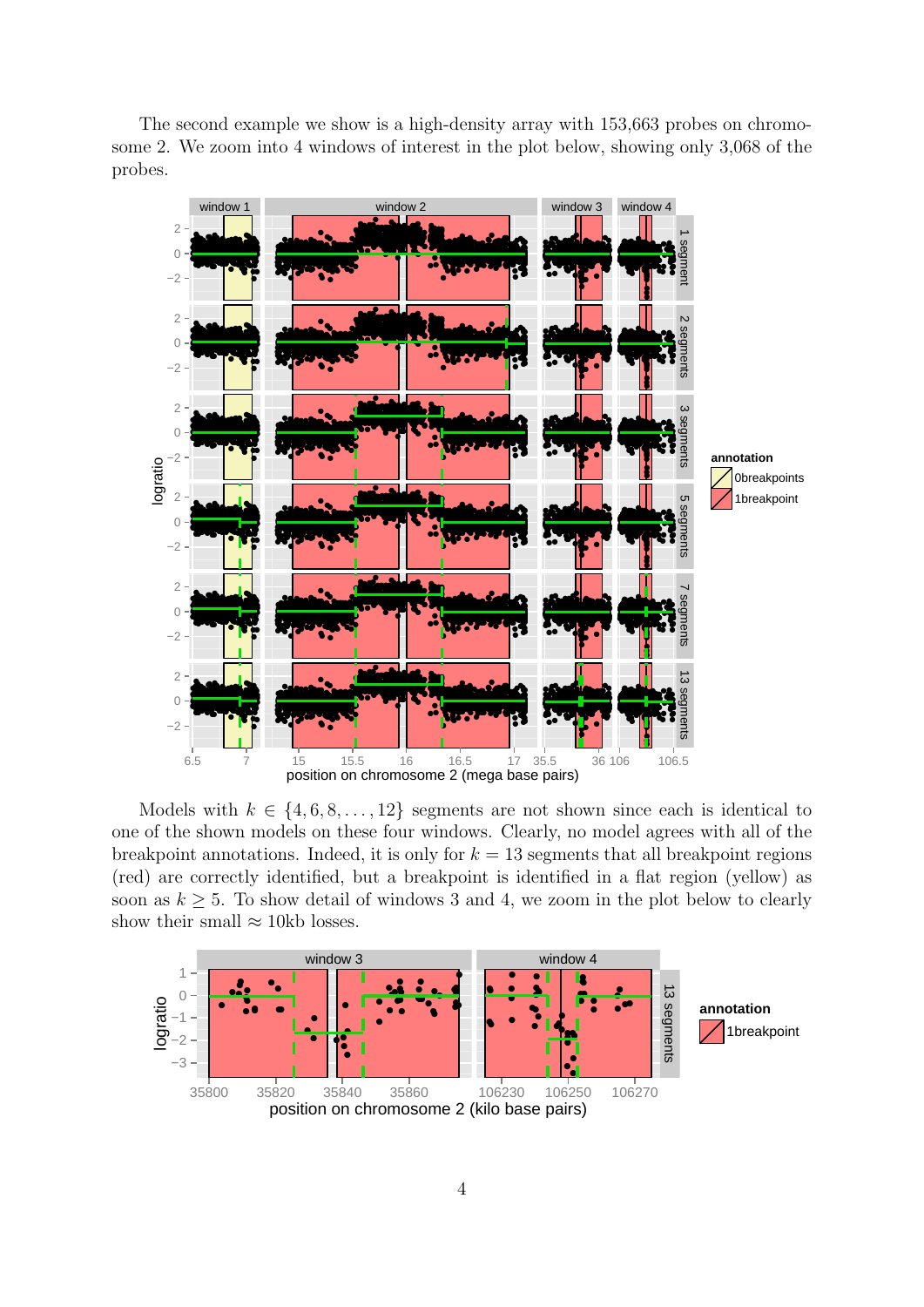The fact that the maximum-likelihood segmentation sometimes cannot match the expert's annotations is unsatisfying. In those cases, one would like to perform constrained segmentation, and recover the best segmentation that satisfies the expert's annotations. We explore this idea in the rest of this paper and propose an exact algorithm to solve it.

### <span id="page-5-0"></span>3 Segmentation via annotation-aware optimization

First, we will give a precise definition of a segmentation and the breakpoint annotations. Then, we will define what it means for a segmentation to be consistent with the annotations. Finally, we will use this definition to formulate an optimization problem.

#### <span id="page-5-1"></span>3.1 Definition of a segmentation

We represent our signal to segment as a vector  $y \in \mathbb{R}^d$ , and we want to find a **segmen**tation  $m \in \mathcal{M}_{K,d}$ , the set of all possible segmentations with K segments. We define a segment  $r_k(m) = \llbracket \tau_k, \tau_{k+1} \rrbracket$  in terms of its limiting indices  $\tau_k, \tau_{k+1} \in \llbracket 1, d \rrbracket$ . For  $K > 1$ , we define  $\tau_2, \ldots, \tau_K$  to be the **breakpoints**. We can write any segmentation  $m \in \mathcal{M}_{K,d}$ as a set of  $K$  segments, in this form:

$$
m = \{ r_1(m) , r_2(m) , \dots , r_{K-1}(m) , r_K(m) \}
$$
  
=  $\{ [\![\tau_1 = 1, \tau_2\!math> , \![\tau_2, \tau_3\mathbb{I} , \dots , \![\tau_{K-1}, \tau_K\mathbb{I} , \![\tau_K, \tau_{K+1} = d+1\mathbb{I} ] \}$  (3)

How to choose among the  $|\mathcal{M}_{K,d}| = \binom{d-1}{K-1}$  $\binom{d-1}{K-1}$  possible segmentations? We would like

1. the reconstruction error to be as low as possible, and

2. the breakpoint annotations to be respected.

#### <span id="page-5-2"></span>3.2 Definition of the breakpoint annotations

The breakpoint annotations represent prior knowledge about where breaks should occur in any valid model. For example, they can represent an expert's desired segmentation on inspection of a scatterplot of observations  $y$  against position  $p$ .

Assume the expert annotates J regions  $A_1, \ldots, A_J$  and that each region is defined as  $A_j = \llbracket \underline{\alpha}_j, \overline{\alpha}_j \rrbracket$  Note that the smallest regions on the left and right designate the gaps between the last 2 points, i.e.  $\llbracket 1, 2 \rrbracket$  and  $\llbracket d-1, d \rrbracket$ . And the largest possible annotated region is  $\llbracket 1, d \llbracket$ . Furthermore, the maximal number of breakpoints per region is  $\overline{\alpha}_j - \underline{\alpha}_j$ .

For each region  $A_j$  the annotator associates a set of acceptable breakpoint counts  $a_j$ , typically defined as one of the following:

|                       |       | in words abbreviation breakpoint counts $a_i$                  |
|-----------------------|-------|----------------------------------------------------------------|
| no breakpoints, flat  |       |                                                                |
| exactly 1 breakpoint  |       | '1}                                                            |
| exactly b breakpoints |       | {b}                                                            |
| 1 or more breakpoints | $1+$  | $\{1,\ldots,\underline{\alpha}_j-\overline{\alpha}_j\}$        |
| no information        | $(1+$ | $\{0, 1, \ldots, \underline{\alpha}_i - \overline{\alpha}_j\}$ |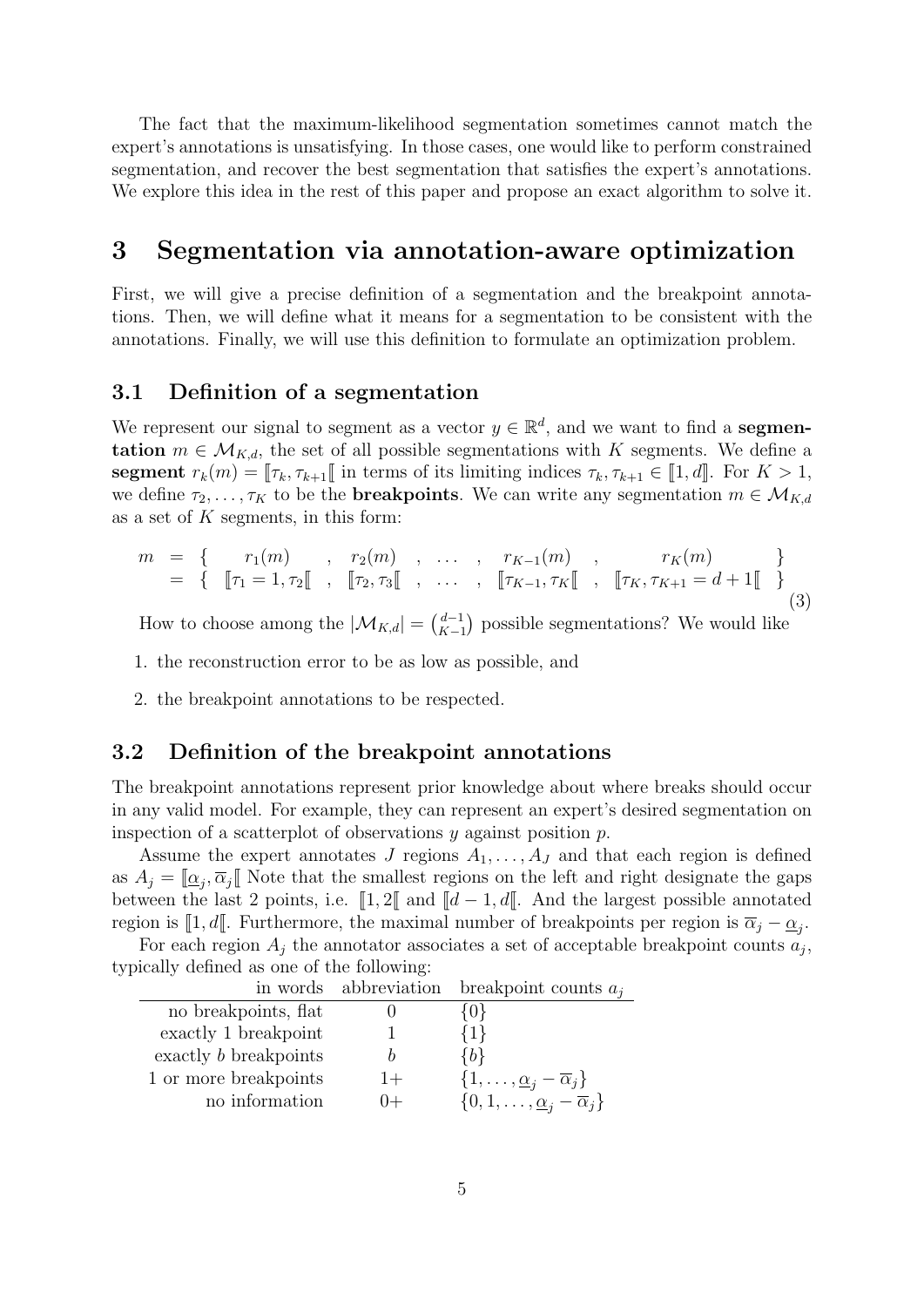#### <span id="page-6-0"></span>3.3 Definition of a consistent segmentation

<span id="page-6-3"></span>For any segmentation m we can write  $1 = \tau_1 < \tau_2 < \cdots < \tau_K < \tau_{K+1} = d+1$ . For  $2 \leq i \leq K$  the following function indicates when breakpoint  $\tau_i$  is inside annotation  $A_j$ :

$$
b(\tau_i, A_j) = \begin{cases} 1 & \underline{\alpha}_j < \tau_i \le \overline{\alpha}_j \\ 0 & \text{otherwise} \end{cases}
$$
 (4)

and we can count the number of breakpoints inside annotation  $A_i$  using

$$
B(m, A_j) = \sum_{i=2}^{K} b(\tau_i, A_j)
$$
\n(5)

**Definition 1.** We say that segmentation m is **consistent** with the annotations A if for all annotated regions j, we have  $B(m, A_j) \in a_j$ .

#### <span id="page-6-1"></span>3.4 The annotation-aware segmentation problem

<span id="page-6-2"></span>Let us define the set  $\mathcal{M}_{K,d,A} \subseteq \mathcal{M}_{K,d}$  as the set of all segmentations of d points with  $K$  segments which are **consistent** with the annotations  $A$ . One way to formalize the annotation-constrained optimization problem is to just replace the set  $\mathcal{M}_{K,d}$  with  $\mathcal{M}_{K,d,A}$ :

$$
\min_{m \in \mathcal{M}_{K,d,A}} \sum_{r \in m} \min_{\mu \in \mathbb{R}} \sum_{i \in r} (Y_i - \mu)^2
$$
\n(6)

**Proposition 1.** The minimum number of segments k such that  $|\mathcal{M}_{k,d,A}| > 0$  is

$$
k_{\min} = 1 + \sum_{j=1}^{J} \min a_j,
$$

so the optimization problem in [Equation 6](#page-6-2) is well-defined only when  $K \geq k_{\min}$ .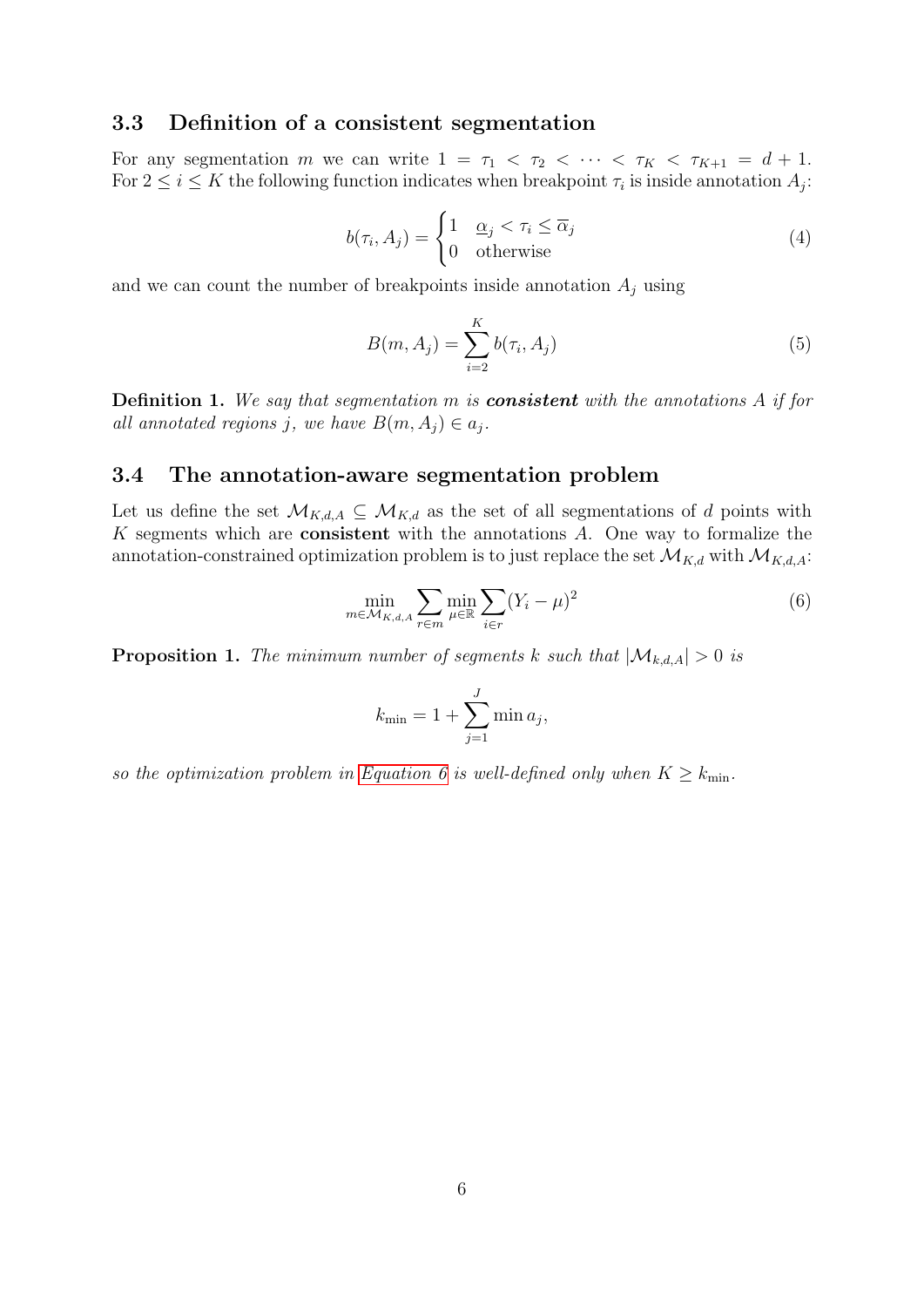## <span id="page-7-0"></span>4 Only 0 and 1 annotations

In this section, we will explore the annotation-aware segmentation problem for the special case where there are only 0 and 1 annotations over the entire signal. For example, consider the signal  $y \in \mathbb{R}^{10}$  and breakpoint annotations in the figure below.



For the data and annotations above, the only consistent models are shown below.



The optimization problem is: which of these 6 segmentations is the most likely?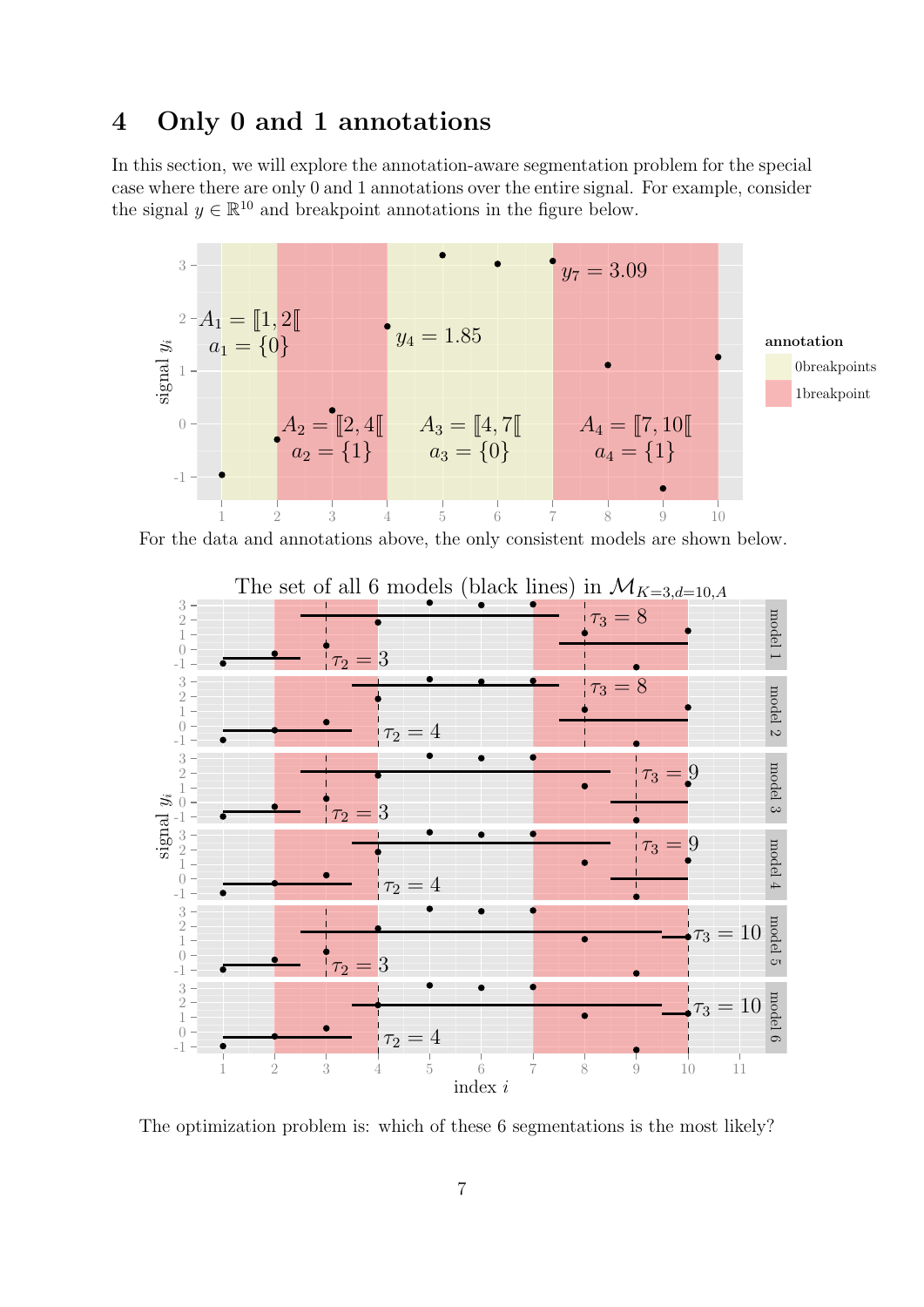#### <span id="page-8-0"></span>4.1 Number of changes and number of possible segmentations

In the  $0/1$  case there is only one possible number of segments K and the number of possible segmentations is  $|\mathcal{M}_{K,d,A}| = \prod_{k=1}^K (\overline{\alpha}_k^1 - \underline{\alpha}_k^1)$ , where  $\overline{\alpha}_k^1$  and  $\underline{\alpha}_k^1$  are the borders of the k-th 1-annotated region. If we define  $l = \sum_{k=1}^{K} (\overline{\alpha}_k^1 - \underline{\alpha}_k^1) \leq d$  we get an upper bound on  $|\mathcal{M}_{K,d,A}|$  by taking all  $\overline{\alpha}_k^1 - \underline{\alpha}_k^1$  equal to  $l/K$ :

$$
|\mathcal{M}_{K,d,A}| = \prod_{k=1}^K (\overline{\alpha}_k^1 - \underline{\alpha}_k^1) \leq (\frac{l}{K})^K \leq (\frac{d}{K})^K \leq |\mathcal{M}_{K,d}| = \binom{d-1}{K}.
$$

When d goes to infinity and K remains fixed we have  $\binom{d-1}{K}$  $\binom{k-1}{K} \sim \frac{(d-K)^{k+1}}{dk!}$  $\frac{d}{dk!}$  (Stirling). Thus if the length of the 1-annotated regions are fixed when  $d$  goes to infinity, we obviously get that  $\lim_{d\to+\infty}\frac{|M_{K,d,A}|}{|M_{K,d}|}=0$ . On the other hand, if the size of all these 1-annotated regions is  $d/K$  we get that  $\lim_{d\to+\infty}\frac{|\mathcal{M}_{K,d,A}|}{|\mathcal{M}_{K,d}|}=K!/K^{K}>0.$ 

### <span id="page-8-1"></span>4.2 Algorithm

Suppose that we have a complete  $0/1$  annotation. We want to recover the consistent segmentation which is best in terms of the square loss.

We define  $C_{k,t,A}$  as the best cost in k segments up to and including t under our set of annotations A. By definition a segmentation that is not consistent with the annotations A has an infinite cost.

Equation [4](#page-6-3) tells us that the k-th breakpoint  $\tau_{k+1}$  must verify  $\underline{\alpha}_k^1 < \tau_{k+1} \leq \overline{\alpha}_k^1$  in the  $0/1$  case. In other words,  $C_{k,t,A}$  is finite only for  $\underline{\alpha}_k^1 < t \leq \overline{\alpha}_k^1$  or  $t \in ]\underline{\alpha}_k^1, \overline{\alpha}_k^1]$ .

**Update rule** Let us fix  $k < K$  and assume that we know  $C_{k,t,A}$  for all t. Then for all t in  $\left[ \underline{\alpha}_{k+1}^1, \overline{\alpha}_{k+1}^1 \right]$  we have the update formula:

$$
C_{k+1,t,A} = \min_{\tau \in \left] \mathcal{Q}_k^1, \overline{\mathcal{Q}}_k^1 \right]} \{ C_{k,\tau,A} + \min_{\mu} \{ \sum_{i=\tau+1}^t (Y_i - \mu)^2 \} \} \tag{7}
$$

In the case where we have overlapping regions the update rule is slightly different and becomes:

$$
C_{k+1,t,A} = \min_{\tau \in \mathbb{R}^1, \min(\overline{\alpha}_k^1, t-1)\mathbb{I}} \{ C_{k,\tau,A} + \min_{\mu} \{ \sum_{i=\tau+1}^t (Y_i - \mu)^2 \} \} \tag{8}
$$

Initialization and last step The initialization is straightforward. We just need to compute for t in  $[\underline{\alpha}_1^1, \overline{\alpha}_1^1]$ :

$$
C_{1,t,A} = \min_{\mu} \{ \sum_{i=1}^{t} (Y_i - \mu)^2 \}
$$
\n(9)

The last step of the algorithm is done using the update rule for  $k = K$  and  $t = d$ .

We implemented these rules in a dynamic programming algorithm available in the SegAnnot package.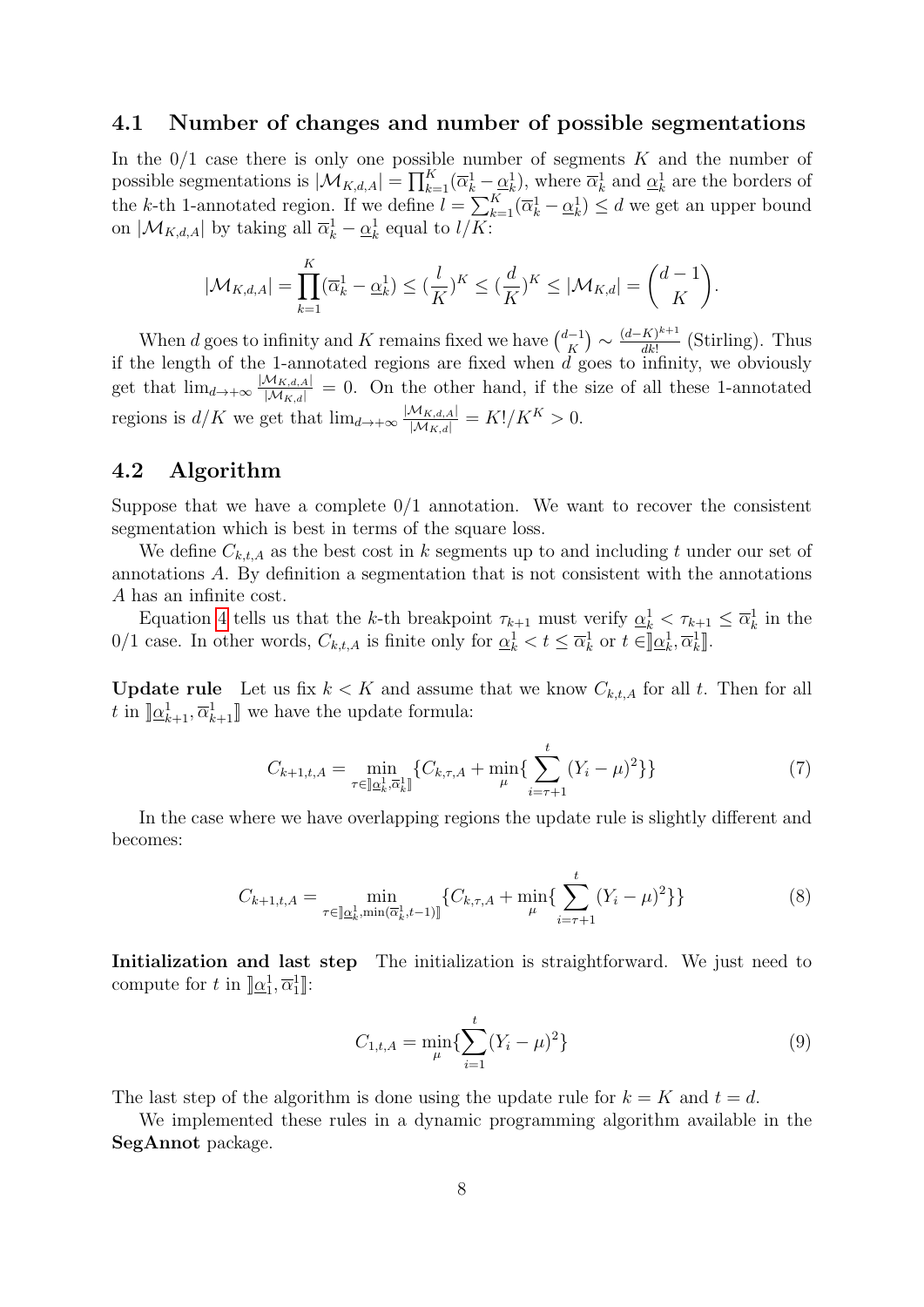**Complexity** To compute  $C_{k+1,t,A}$  we need to perform  $(\overline{\alpha}_k^1 - \underline{\alpha}_k^1)$  operations. To get all  $C_{k+1,t,A}$  we thus need  $(\overline{\alpha}_k^1-\underline{\alpha}_k^1)(\overline{\alpha}_{k+1}^1-\underline{\alpha}_{k+1}^1)$  operations. Overall the number of operations is

$$
\sum_{k=1}^{K-1} (\overline{\alpha}_k^1 - \underline{\alpha}_k^1)(\overline{\alpha}_{k+1}^1 - \underline{\alpha}_{k+1}^1).
$$
 (10)

If the annotations are not overlapping, then the number of operations is always smaller than  $d^2$ . Indeed we have

$$
\sum_{k=1}^{K-1} (\overline{\alpha}_k^1 - \underline{\alpha}_k^1)(\overline{\alpha}_{k+1}^1 - \underline{\alpha}_{k+1}^1) \le \left(\sum_{k=1}^{K} (\overline{\alpha}_k^1 - \underline{\alpha}_k^1)\right)^2 \le d^2,
$$
\n(11)

and we get a complexity of  $O(d^2)$ . This worst case scenario is reached when we have two successive regions of size  $(d - K)/2$ . If the regions are of size  $d/K$  we get a complexity of  $O(d^2/K)$ . However, if the annotations are overlapping the number of operations is  $O(Kd^2)$ .

In our experience, annotations define relatively small and non-overlapping regions of the profile. So in practice  $\sum_{k=1}^{K-1} (\overline{\alpha}_k^1 - \underline{\alpha}_k^1)(\overline{\alpha}_{k+1}^1 - \underline{\alpha}_{k+1}^1)$  is usually much smaller than  $d^2$ . This often results in fast run times in practice on real data.

### <span id="page-9-0"></span>5 Only 0, 1 and  $b$  annotations

Now let us consider the case were the number of breaks per annotated regions is unique. Obviously for a region of size n we cannot have more than  $n-1$  breaks. In fact, we can easily convert this problem to a problem with only 0/1 annotations. First, assume that we expect  $a_j = b$  breaks in the j-th region  $A_j = [\overline{\alpha}_j, \underline{\alpha}_j]$ . The m-th break of this region is between  $[\overline{\alpha}_j + m - 1, \underline{\alpha}_j - b + m]$ . Thus, we can replace the region  $A_j$  with b regions annotated to have exactly 1 breakpoint.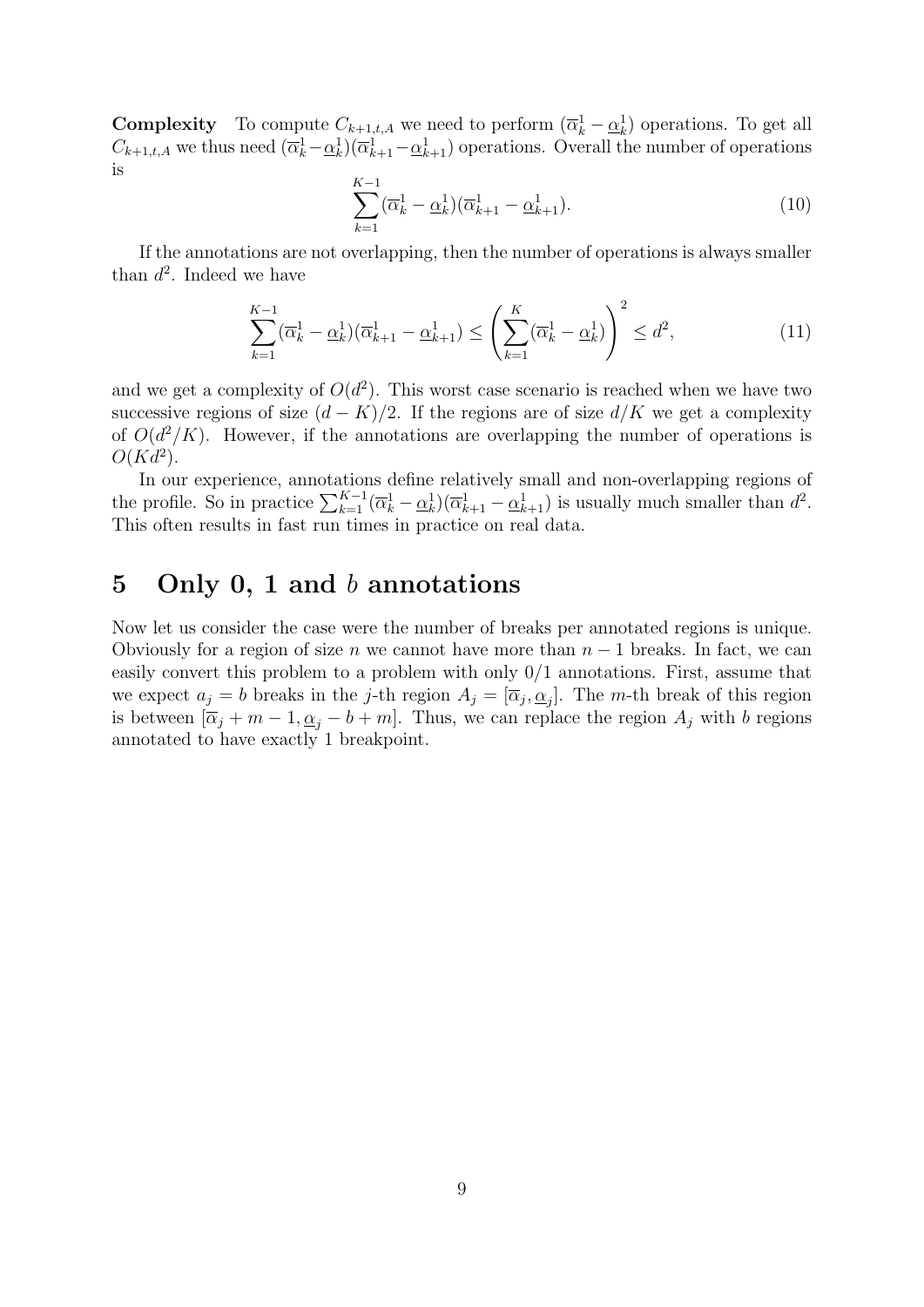## <span id="page-10-0"></span>6 Results

### <span id="page-10-1"></span>6.1 Speed of annotation-aware DP

We ran the annotation-aware algorithm (SegAnnot) on signals with complete  $0/1$  annotations, and compared the training time to the usual annotation-based model selection procedure cghseg. $k_{\text{max}}$ , for  $k_{\text{max}} \in \{4, 20, 50\}$ . For cghseg.ann, we use the number of breakpoint annotations to pick  $k_{\text{max}}$  instead of the usual model selection procedure.



SegAnnot is fast. In fact it is faster than the pruned DP with model selection (cghseg. $k_{\text{max}}$ ), especially for larger data sets and larger  $k_{\text{max}}$  values. This is expected, since the SegAnnot algorithm only searches for breakpoints in regions with 1-breakpoint annotations.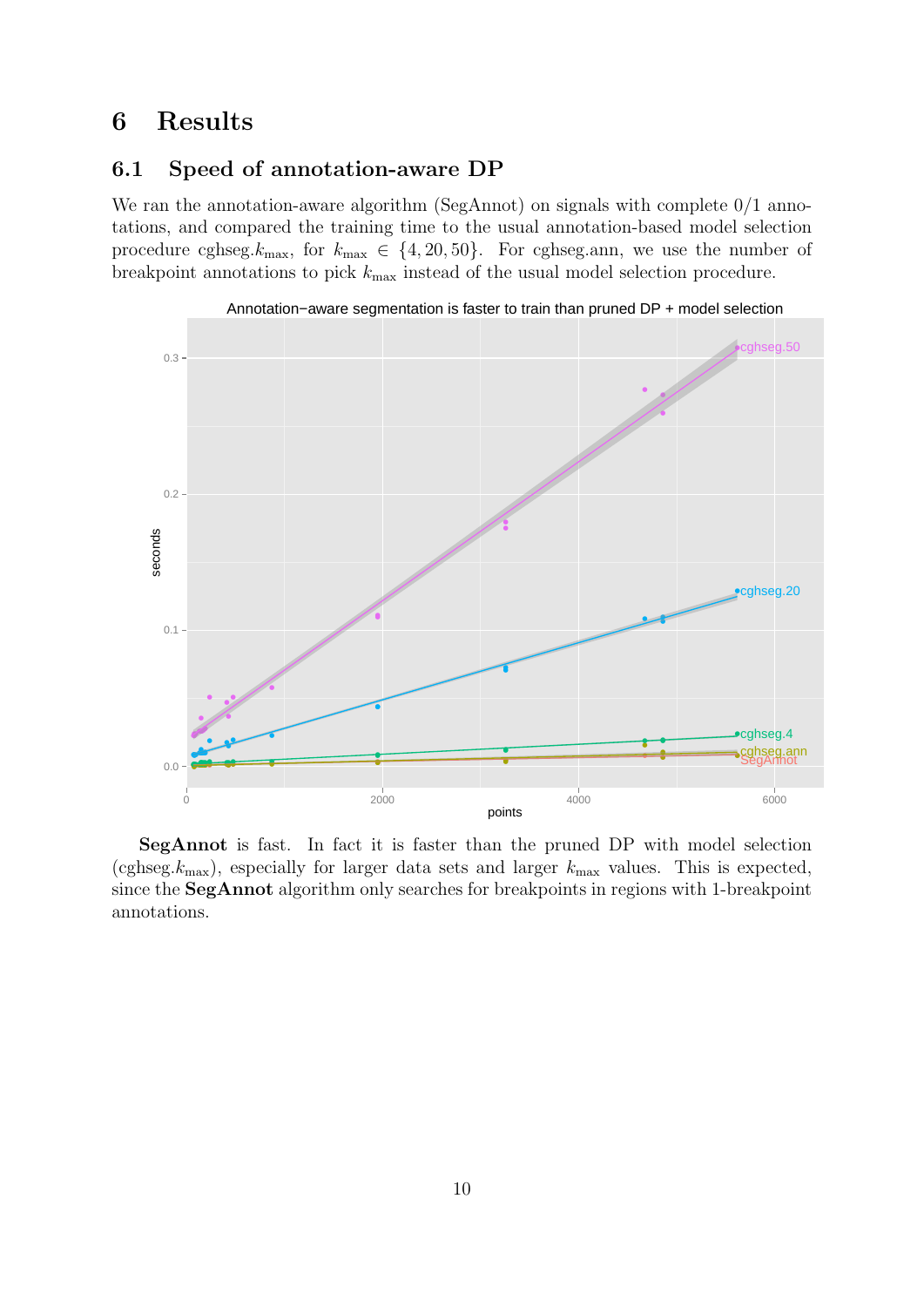#### <span id="page-11-0"></span> $6.2$ Fitting  $0/1$  annotations perfectly

In this section, we show that the SegAnnot algorithm can find a consistent segmentation for the motivating examples that we saw in Section 2. In the two figures below, we show the segmentation recovered by the SegAnnot algorithm for these two examples.



Clearly, the SegAnnot algorithm is able to find a segmentation consistent with the expert's annotations, which was not true of the maximum-likelihood segmentations given by the pruned DP algorithm.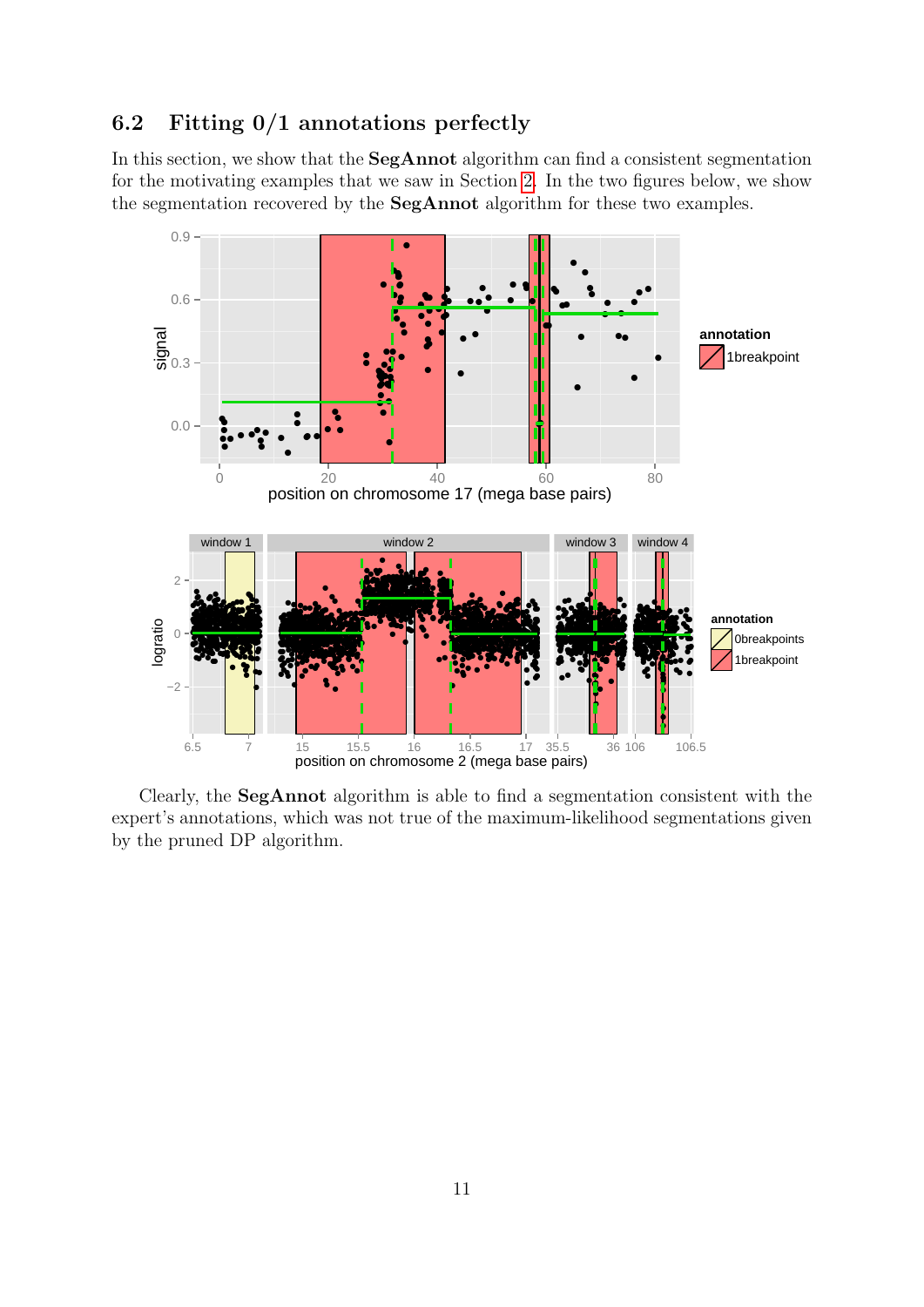## <span id="page-12-0"></span>7 0, 0+, 1 and 1+ annotations

Although not yet implemented in the SegAnnot package, we could build on these ideas to define a segmentation for more complicated signals with  $0+$  and  $1+$  annotations.

Here are the key ideas of the  $0/1$  algorithm:

- the number of changes before a possible change at data-point t in the  $(k + 1)$ -th 1-region is necessarily  $k$ .
- the position of the previous change before a possible change at t in the  $(k + 1)$ -th 1-region is restricted to the k-th 1-region.

The algorithm in the  $0/0+/1/1+$  case is conceptually the same, the main difference is that

- the number of changes before a possible change at data-point  $t$  is not unique (but it can be restricted).
- $\bullet$  the set possible changes before a change at t includes but is not necesarily restricted to the previous 1-region.

Some more notation To properly define the algorithm in the general case we need to introduce some more notation. We define  $I_l$  as the annotation status of the *l*-th annotation region  $(0, 0+, 1 \text{ or } 1+)$ . We define  $k_l$  as the minimum number of breaks in region (l:  $M_l = 1$  if  $I_l = 1$  or 1+ and  $M_l = 0$  otherwise). The function l map any data-point t to its given annotation region:  $l(t) = \{l | t \in [\overline{\alpha}_l - \underline{\alpha}_l]\}\$ .  $K_{\text{max}}$  is the maximum number of changes authorised by the user. We assume that  $K_{\text{max}} \geq$  $\overline{\overline{}}_7$  $k_{l(n)}$ 

Then we get that

- the minimum number of changes before region  $l$  is ←−  $k_l = \sum_{j < k} M_j$
- the minimum number of changes after region l is  $\overrightarrow{k}_l = \sum_{j>k} M_j$
- the minimum number of changes before  $t$  is ←−  $k_{l(t)}$
- the maximum number of changes before t is  $K_{\text{max}} \overrightarrow{k}_{l(t)}$ .

For region  $l$  we can define the closest 1 or  $1+$  region to the left:

$$
\overleftarrow{1}_l = \underset{j < l}{\arg \max} \{ M_j = 1 \}.
$$

Let  $V_l = \bigcup_{\tau_l \leq j < l \mid I_j \neq 0} \llbracket \underline{\alpha}_j, \overline{\alpha}_j^1 \rrbracket$ . The set of possible changes just before a change at t is called  $V(t)$  and is:

- $V(t) = V_{l(t)}$  if  $I_l(t) = 1$
- $V(t) = V_{l(t)} \cup [\underline{\alpha}_j, t-1]$  if  $I_l(t) = 1 +$  or  $I_l(t) = 0+$
- $V(t) = \emptyset$  if  $I_l(t) = 0$